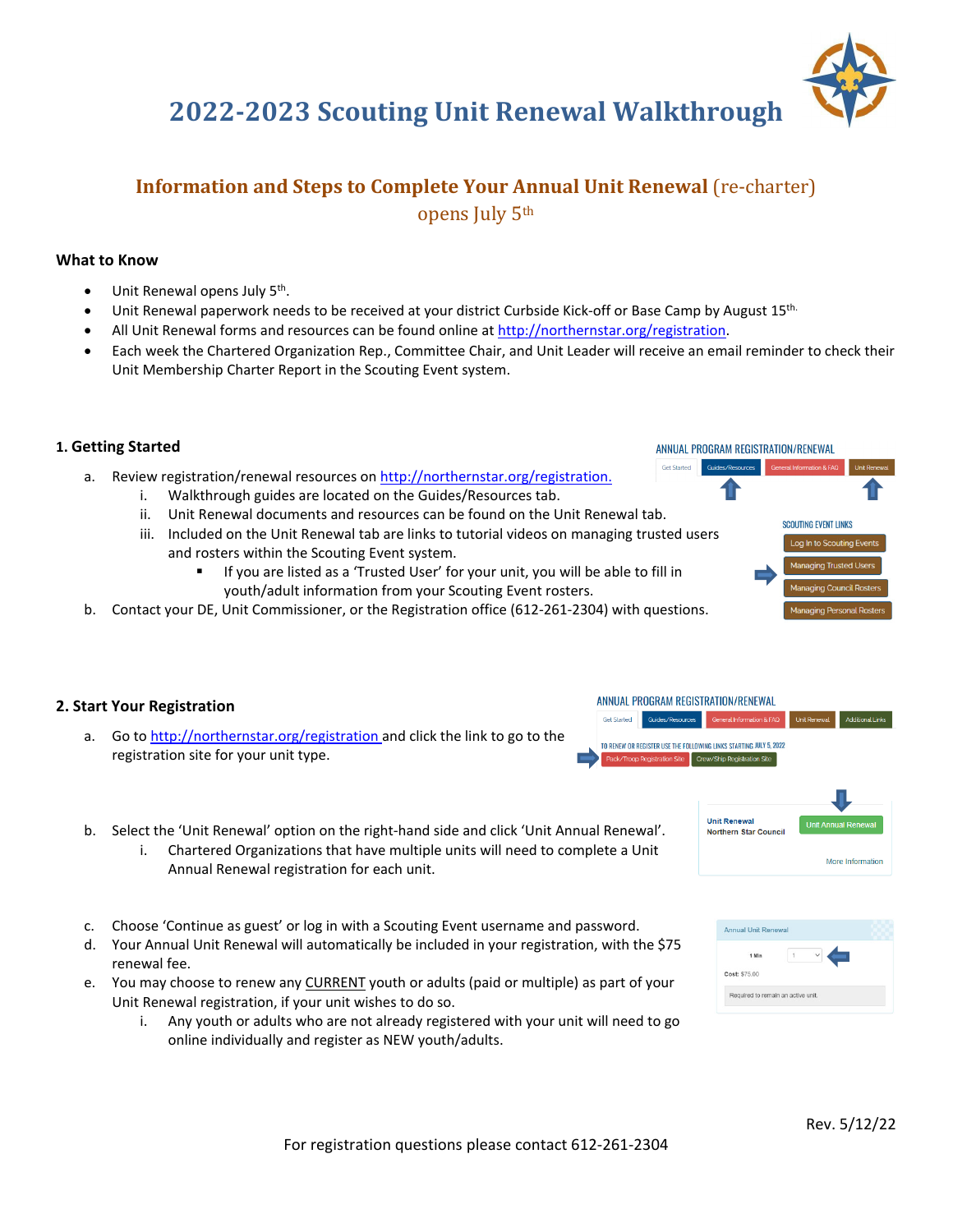

 $\circledR$ 

Done

## **3. Enter Your Unit's Information**

- a. You must sign under the Annual Unit Renewal registration using your mouse or a mobile device to indicate unit leader approval.
- Change Information for Annual Unit Renewal Signature

1 Renew Current Adult - Unit Paid

Undate Information

Current adults whose dues are being paid by the unit for th Renew Current Adult - Unit Paid Regular Price: \$45.00

(1) Roster

- b. If your unit has chosen to renew any current youth or adults on your Annual Unit Renewal registration, you must fill in their information.
	- i. If you are logged in as a trusted user, you may choose to fill youth/adult information from your Scouting Event roster by clicking the 'Roster' button.
	- ii. If the 'Update Information' button is red, additional information is required.

Unit In L Pa Nickn  $\overline{N}$  $\mathbf 0$  La La  $\bullet$  Bir  $_{\rm mr}$ 

- iii. Most fields will auto-fill when selecting the youth/adult from the roster.
- iv. Required fields are marked with a  $\bigoplus$  symbol. Some fields are optional.
- v. Required fields will be different for youth vs. adults/18+.
- vi. Unit Paid Youth may still request financial assistance by filling out the 2022‐2023 Financial Assistance Request Form. You must click the 'Are you applying…' checkbox after they complete their application.

## **4. Pay Online**

a. Click 'Proceed to Checkout' to complete your registration.



- c. Enter your billing information and agree to the council policies.
- d. Use a checking account number or credit card to pay for your registration online.
- e. You will have an option to make an additional donation, if you choose.
- f. The unit may also use their unit account at the Council to pay online (check with your Committee Chair).



Rev. 5/12/22

For registration questions please contact 612‐261‐2304

 $(\widehat{\mathsf{x}})$ 

| formation<br>Select Unit | <b>O</b> First Name           |
|--------------------------|-------------------------------|
| ck 3046 F                | First Name                    |
| eme                      | Middle Name                   |
| kname                    | Middle Name                   |
| st Name                  | <b>O</b> Gender               |
| st Name                  | Select Gender<br>$\checkmark$ |
| th Date                  | BSA Membership Number ?       |
| v/dd/yyyy                | <b>BSA Membership Number</b>  |
|                          |                               |

Change Information for Renew CURRENT Youth - Unit Paid

Registration Financial Assistance Application Required

□ Are you applying for "Registration Financial Assistance"?



Payment Options O Pay \$180.00 full amount due Pay \$90.00 now with the balance due on Jun, 01 2022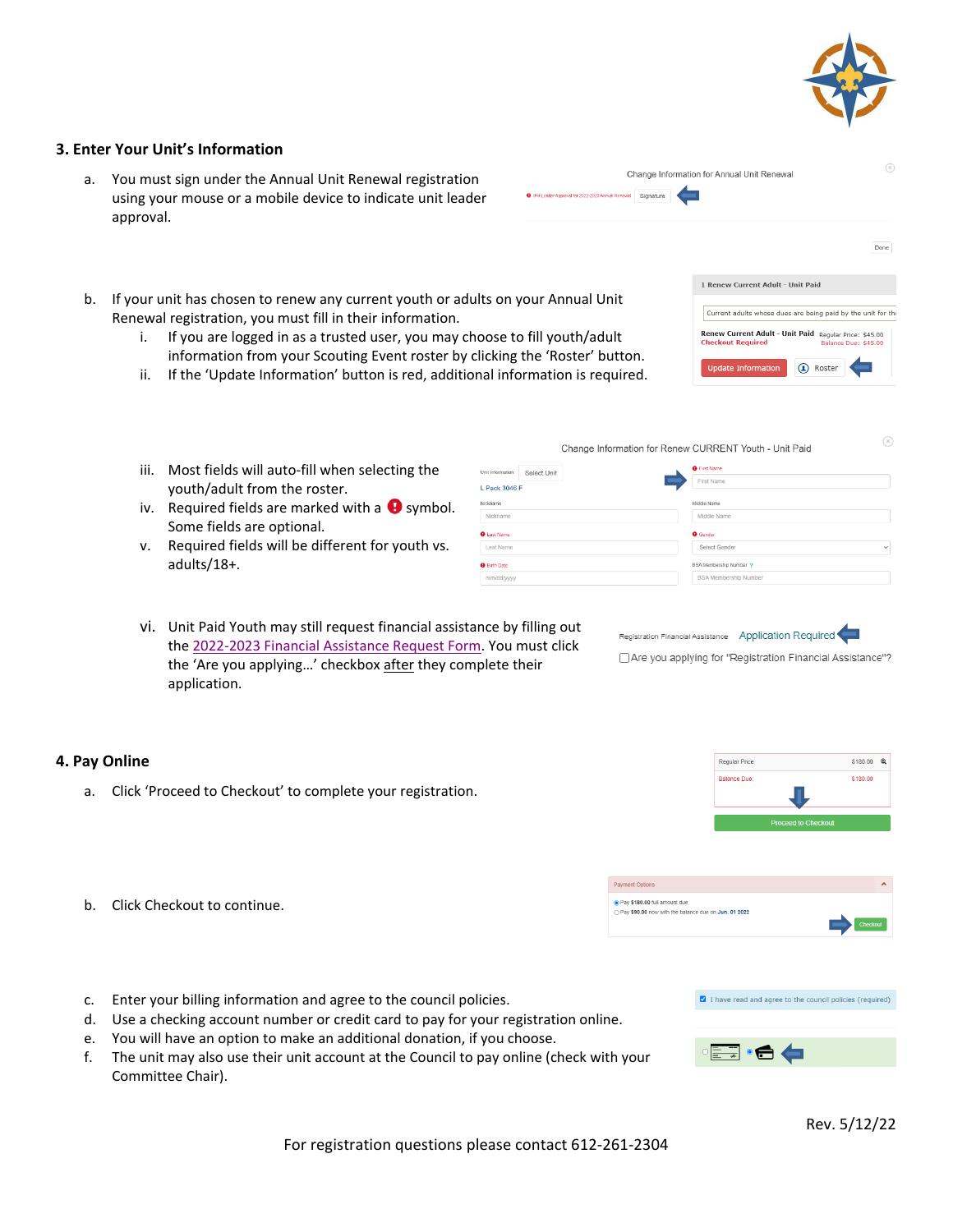

# **Unit Renewal Check List**

## **Review Your Report**

The walkthrough for accessing your Unit Membership Charter Report can be found on http://northernstar.org/registration.

- $\checkmark$  Verify your unit has the following:
	- $\boxtimes$  1 Chartered Organization Representative
		- This must be the same for ALL units under the Chartered Partner
	- $\boxtimes$  1 Committee Chair
	- 1 Unit Leader
		- Cubmaster/Scoutmaster/Venturing Advisor/Exploring Advisor/Skipper
	- At least 2 Committee Members
	- At least 1 Den Leader
		- Packs only
	- $\boxtimes$  At least 5 primary/paid youth or approval from your District Executive
		- Units must have at least 2 paid youth to renew.
- $\checkmark$  Verify positions for all adult leaders.
	- Adults are required to select their position when registering.
- Verify that all of the renewing youth and adults in your unit are listed on the report.
	- If a youth or adult is not listed, they have not registered or renewed their membership online yet.
- Inform your DE or the Registration Department of any changes that need to be made.

## **Verify the Status of Youth and Adults**

- $\checkmark$  Ensure all NEW youth and adults are approved.
	- NEW Adults must be approved in writing by the Chartered Organization Rep.
	- All approvals must be received in writing or emailed to registration@northernstar.org.
	- We are unable to accept verbal approvals.
- $\checkmark$  Verify that all adults and youth 18 years of age or older have current Youth Protection Training.
	- The YPT Date listed on the Unit Membership Charter Report was entered by the individual when they registered/renewed online and does not sync with My.Scouting.
	- Your DE will be notified if anyone has expired Youth Protection Training.
- Contact individuals marked 'Defective' to ensure they are taking steps to correct their registration.
	- Individuals listed as 'Defective' on your Unit Membership Report have been contacted via email with instructions for correcting their registration.
	- Your DE receives a weekly report of all individuals marked 'Defective', along with a description of what is needed to correct their registration.
- If a registration has been corrected and is still marked defective, please notify your DE.